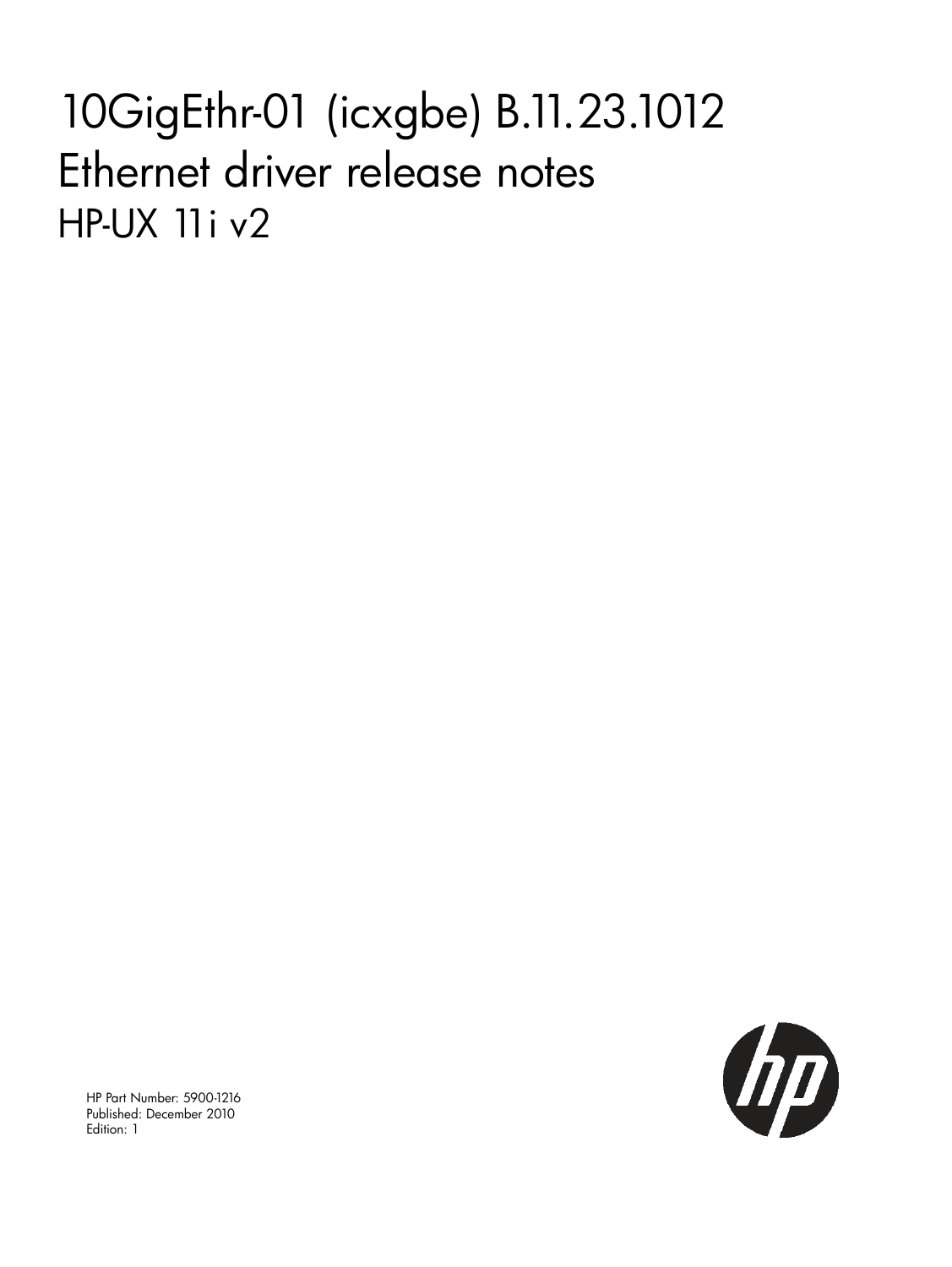© Copyright 2010 Hewlett-Packard Development Company, L.P.

#### Legal Notices

Hewlett-Packard makes no warranty of any kind with regard to this document, including, but not limited to, the implied warranties of merchantability *and fitness for a particular purpose.* Hewlett-Packard shall not be held liable for errors contained herein or direct, indirect, special, incidental or consequential damages in connection with the furnishing, performance, or use of this material.

Confidential computer software. Valid license from HP required for possession, use or copying. Consistent with FAR 12.211 and 12.212, Commercial Computer Software, Computer Software Documentation, and Technical Data for Commercial Items are licensed to the U.S. Government under vendor's standard commercial license.

The information contained herein is subject to change without notice. The only warranties for HP products and services are set forth in the express warranty statements accompanying such products and services. Nothing herein should be construed as constituting an additional warranty. HP shall not be liable for technical or editorial errors or omissions contained herein.

#### Trademark Acknowledgments

Unix® is a registered trademark of The Open Group.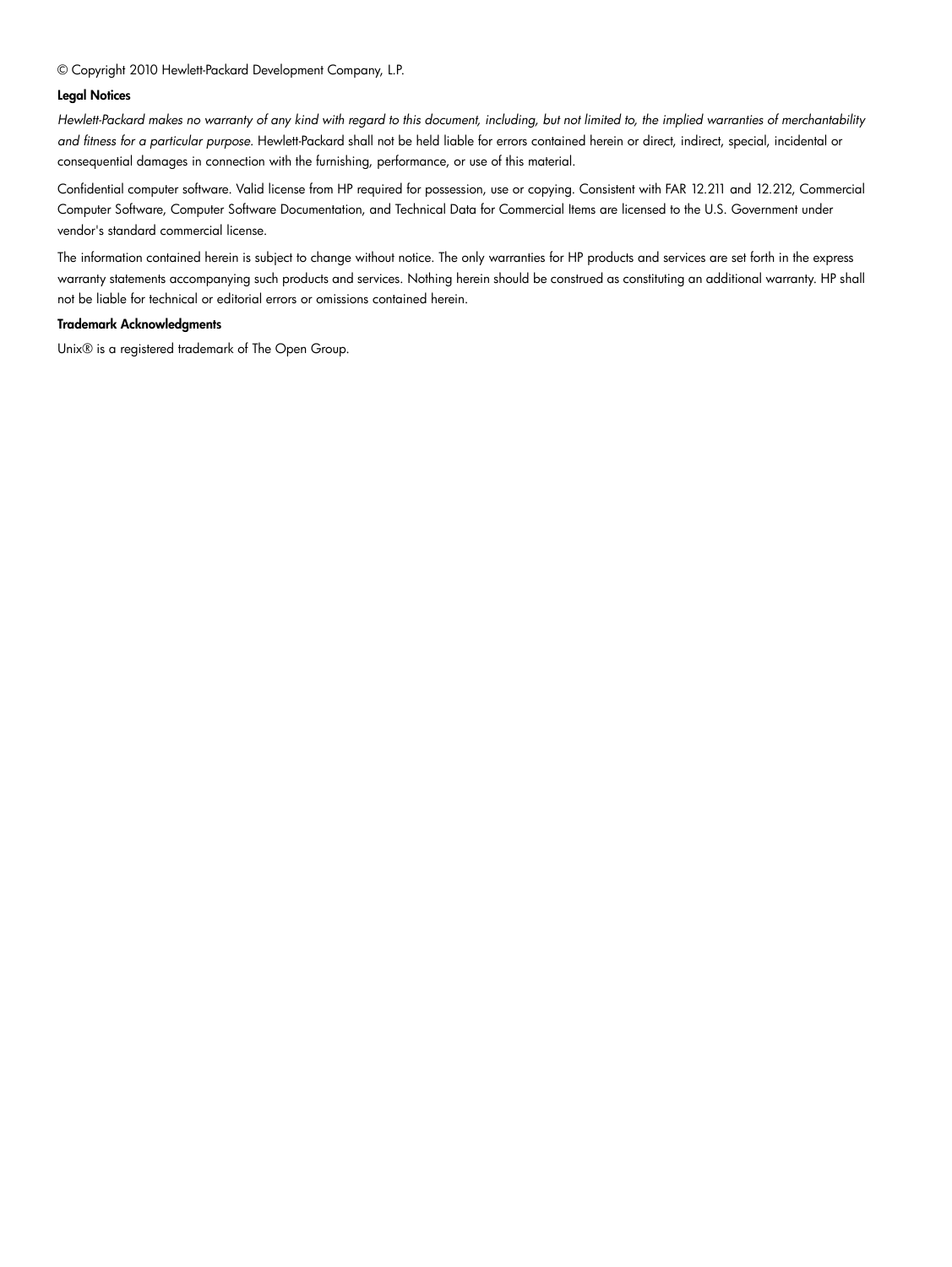This document provides information about the December 2010 release of the 10GigEthr-01 bundle for HP-UX 11i v2.

## 1 10GigEthr-01 overview

The 10GigEthr-01 bundle contains the icxgbe version B.11.23.1012 driver, which supports the AD386A PCIe 10 Gigabit Ethernet Card.

## 2 New and changed features in this release

#### 2.1 New features

There are no new features included in 10GigEthr-01 at the time of this publication.

### 2.2 Changed features

There are no changed features included in 10GigEthr-01 at the time of this publication.

## 3 Problems fixed in this version

#### Table 1 HP-UX 11i v2 Decembr 2010 fixes — 10GigEthr-01 B.11.23.1012

| <b>SR</b> number | <b>Description</b>                                                          |
|------------------|-----------------------------------------------------------------------------|
| QXCR1000886474   | Panic in icxgbe ilan hdm send () in servers with more than 128 CPUs.        |
| QXCR1001022813   | All IOVR resources are exhausted on servers with vPars enabled.             |
| QXCR1000968047   | Nameserver fcd queries fail due to malloc map failure in vPars environment. |
| QXCR1001041440   | AD386A PCIe 10GbE adapter i cxgbe link down after system reboot.            |

## Problems fixed in recent versions

There were no defects or fixes included in 10GigEthr-01 B.11.23.0809.

## 4 Known problems and limitations

• Duplicate multicast/broadcast packets on the guest if HPVM AVIO is use. Severity: Medium.

This problem will be fixed in a future release of the 10GigEthr-01 bundle.

• No install kernel support for HP-UX 11i v2.

The HP-UX 11i v2 install kernel is not supported by the icxgbe version B.11.23.1012 driver. Workaround: None at the time of this publication.

## 5 Compatibility and installation requirements

This section describes the compatibility information and installation requirements for this release.

- For specific installation instructions, see the installation procedure or overview document for your card.
- For detailed information on supported server platforms, operating systems, and firmware level requirements, see the *Ethernet Support Matrix*.

These documents are available at:

<http://www.hp.com/go/hpux-iocards-docs>